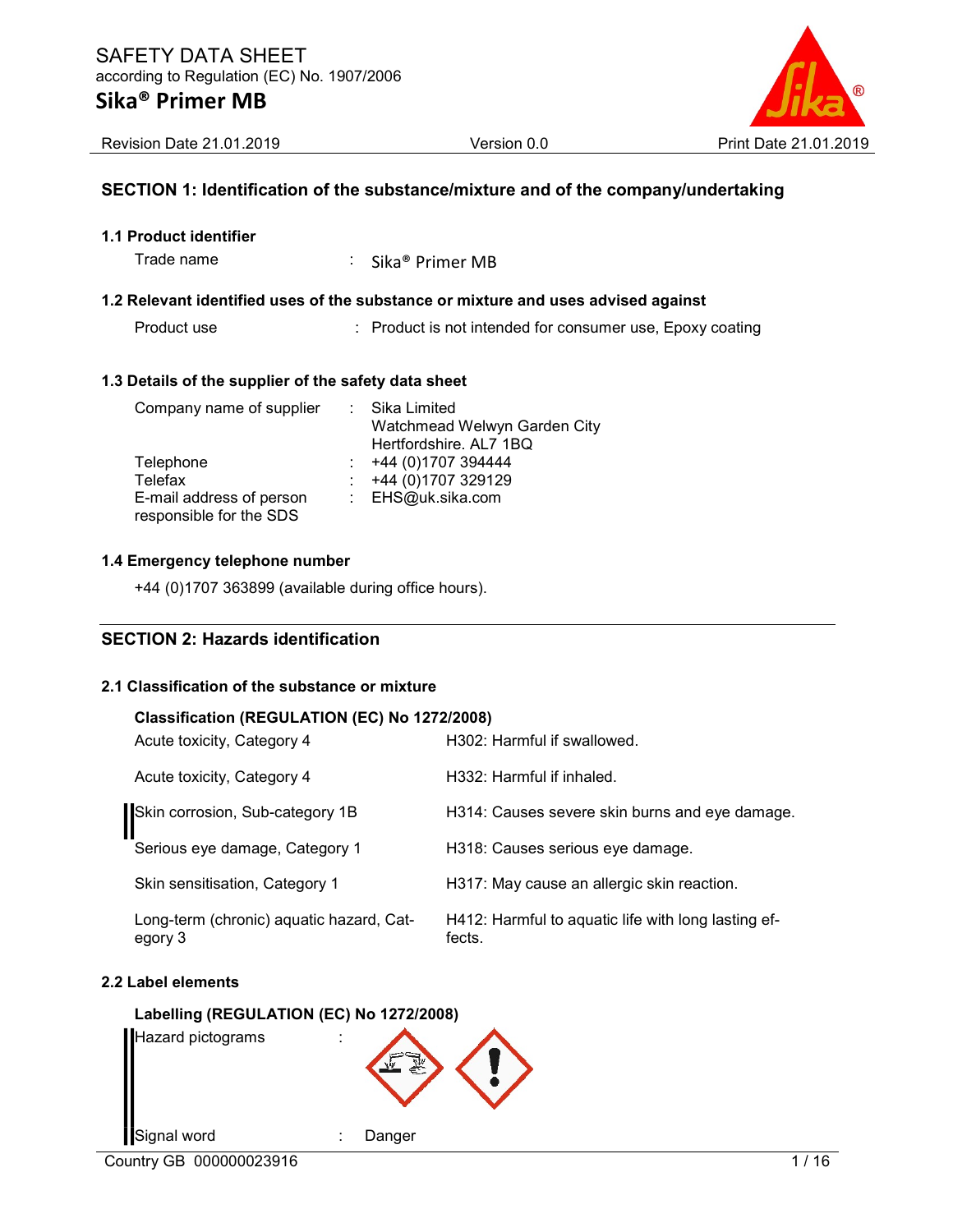

Revision Date 21.01.2019 Version 0.0 Print Date 21.01.2019

| Hazard statements                 |  | H302 + H332<br>H <sub>3</sub> 14<br>H317<br>H412 | Harmful if swallowed or if inhaled.<br>Causes severe skin burns and eye damage.<br>May cause an allergic skin reaction.<br>Harmful to aquatic life with long lasting ef-<br>fects.                                  |
|-----------------------------------|--|--------------------------------------------------|---------------------------------------------------------------------------------------------------------------------------------------------------------------------------------------------------------------------|
| Supplemental Hazard<br>Statements |  | <b>EUH071</b>                                    | Corrosive to the respiratory tract.                                                                                                                                                                                 |
| Precautionary statements          |  | <b>Prevention:</b>                               |                                                                                                                                                                                                                     |
|                                   |  | P <sub>261</sub>                                 | Avoid breathing dust/ fume/ gas/ mist/ va-<br>pours/ spray.                                                                                                                                                         |
|                                   |  | P273                                             | Avoid release to the environment.                                                                                                                                                                                   |
|                                   |  | P <sub>280</sub>                                 | Wear protective gloves/ protective clothing/<br>eye protection/ face protection.                                                                                                                                    |
|                                   |  | <b>Response:</b>                                 |                                                                                                                                                                                                                     |
|                                   |  | P303 + P361 + P353                               | IF ON SKIN (or hair): Take off immedi-<br>ately all contaminated clothing. Rinse skin<br>with water.                                                                                                                |
|                                   |  | P304 + P340 + P310                               | IF INHALED: Remove person to fresh<br>air and keep comfortable for breathing. Im-<br>mediately call a POISON CENTER/doctor.                                                                                         |
|                                   |  |                                                  | P305 + P351 + P338 + P310 IF IN EYES: Rinse cautiously<br>with water for several minutes. Remove con-<br>tact lenses, if present and easy to do. Con-<br>tinue rinsing. Immediately call a POISON<br>CENTER/doctor. |

Hazardous components which must be listed on the label:

- benzyl alcohol
- 3-aminomethyl-3,5,5-trimethylcyclohexylamine
- m-phenylenebis(methylamine)
- 3,6,9-triazaundecamethylenediamine
- 2,4,6-tris(dimethylaminomethyl)phenol
- 2-Propenenitrile, reaction products with  $2,2,4$  (or  $2,4,4$ )-trimethyl-1,6-hexanediamine
- 2,2,4(or 2,4,4)-trimethylhexane-1,6-diamine

#### 2.3 Other hazards

This substance/mixture contains no components considered to be either persistent, bioaccumulative and toxic (PBT), or very persistent and very bioaccumulative (vPvB) at levels of 0.1% or higher.

## SECTION 3: Composition/information on ingredients

### 3.2 Mixtures

#### **Components**

| Chemical name | `S-No.<br>UAJ          | $\cdot$ $\cdot$<br>$\sim$<br>$\sim$<br>Classification | Concentration         |
|---------------|------------------------|-------------------------------------------------------|-----------------------|
|               | ∼<br>∵-No.<br>- 1<br>◡ |                                                       | $\frac{1}{2}$<br>W/W) |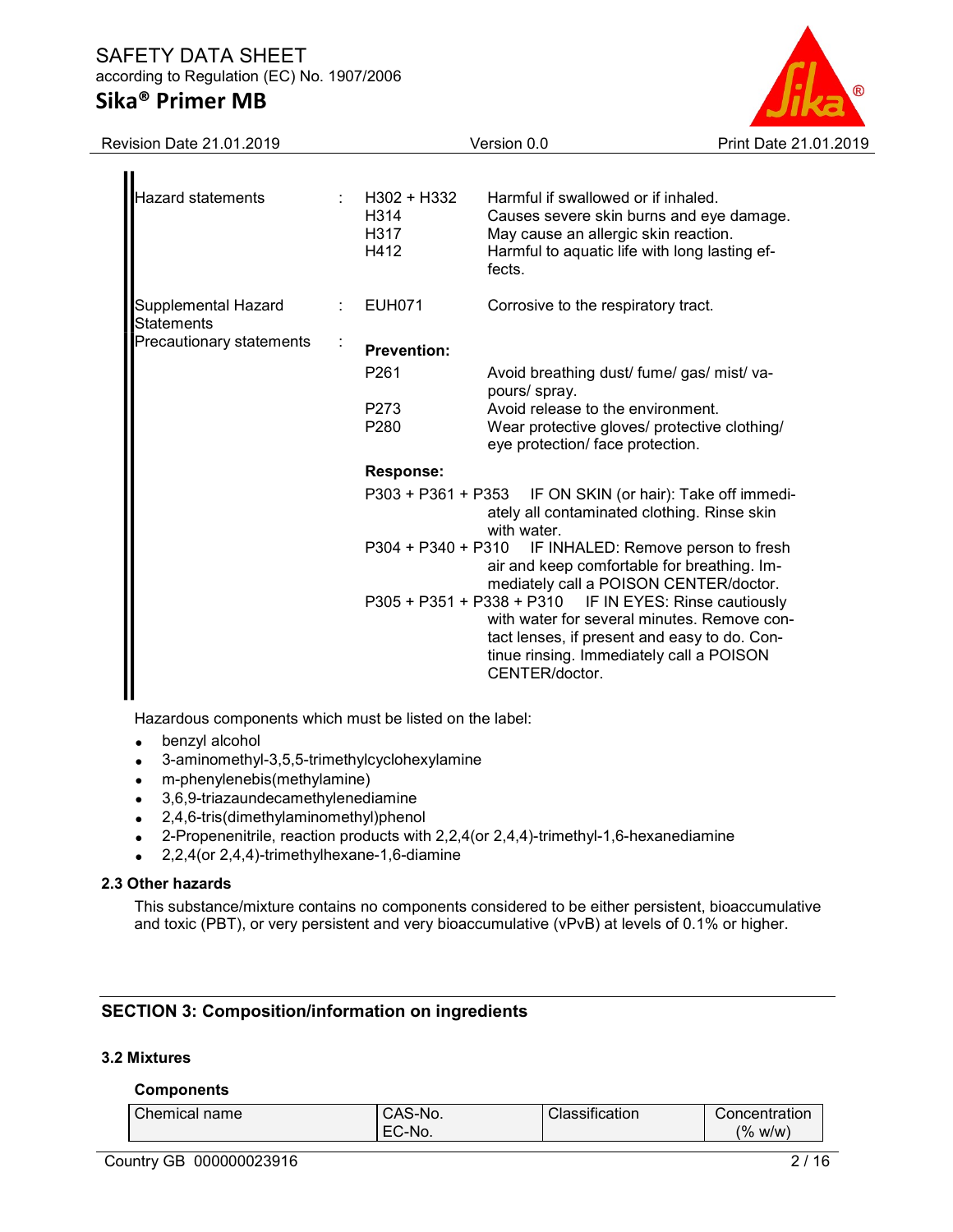# Sika® Primer MB



|                                                                                                             | Registration number                                                                     |                                                                                                                                          |                       |
|-------------------------------------------------------------------------------------------------------------|-----------------------------------------------------------------------------------------|------------------------------------------------------------------------------------------------------------------------------------------|-----------------------|
| benzyl alcohol                                                                                              | 100-51-6<br>202-859-9<br>01-2119492630-38-<br><b>XXXX</b>                               | Acute Tox. 4; H302<br>Acute Tox. 4; H332<br>Eye Irrit. 2; H319                                                                           | $>= 40 - 60$          |
| 3-aminomethyl-3,5,5-<br>trimethylcyclohexylamine                                                            | 2855-13-2<br>220-666-8<br>01-2119514687-32-<br><b>XXXX</b>                              | Acute Tox. 4; H302<br>Acute Tox. 4; H312<br>Skin Corr. 1B; H314<br>Skin Sens. 1A; H317<br>Aquatic Chronic 3;<br>H412<br>Eye Dam. 1; H318 | $>= 10 - 520$         |
| m-phenylenebis(methylamine)                                                                                 | 1477-55-0<br>216-032-5<br>01-2119480150-50-<br><b>XXXX</b>                              | Acute Tox. 4; H302<br>Acute Tox. 4; H332<br>Skin Corr. 1B; H314<br>Skin Sens. 1; H317<br>Aquatic Chronic 3;<br>H412                      | $>= 10 - 520$         |
| $3,6,9-$<br>triazaundecamethylenediamine                                                                    | $112 - 57 - 2$<br>203-986-2<br>01-2119487290-37-<br>XXXX (covered by<br>CAS 90640-66-7) | Acute Tox. 4; H302<br>Acute Tox. 4; H312<br>Skin Corr. 1B; H314<br>Eye Dam. 1; H318<br>Skin Sens. 1; H317<br>Aquatic Chronic 2;<br>H411  | $>= 5 - 10$           |
| $2,4,6-$<br>tris(dimethylaminomethyl)phenol<br>Contains:<br>bis[(dimethylamino)methyl]phenol<br>$\leq$ 15 % | $90 - 72 - 2$<br>202-013-9<br>01-2119560597-27-<br><b>XXXX</b>                          | Skin Sens. 1B; H317<br>Skin Corr. 1C; H314<br>Eye Dam. 1; H318                                                                           | $>= 5 - 10$           |
| 2-Propenenitrile, reaction prod-<br>ucts with 2,2,4(or 2,4,4)-trimethyl-<br>1,6-hexanediamine               | 90530-20-4<br>292-059-6                                                                 | Acute Tox. 4; H302<br>Skin Corr. 1B; H314                                                                                                | $\overline{>= 3 - 5}$ |
| 2,2,4(or 2,4,4)-trimethylhexane-<br>1,6-diamine                                                             | 25513-64-8<br>247-063-2<br>01-2119560598-25-<br><b>XXXX</b>                             | Acute Tox. 4; H302<br>Skin Corr. 1A; H314<br>Eye Dam. 1; H318<br>Skin Sens. 1A; H317                                                     | $>= 1 - 2.5$          |

## SECTION 4: First aid measures

#### 4.1 Description of first aid measures

| General advice          | ÷. | Move out of dangerous area.<br>Consult a physician.<br>Show this safety data sheet to the doctor in attendance. |
|-------------------------|----|-----------------------------------------------------------------------------------------------------------------|
| If inhaled              | ٠. | Move to fresh air.<br>Consult a physician after significant exposure.                                           |
| In case of skin contact |    | : Take off contaminated clothing and shoes immediately.<br>Wash off with soap and plenty of water.              |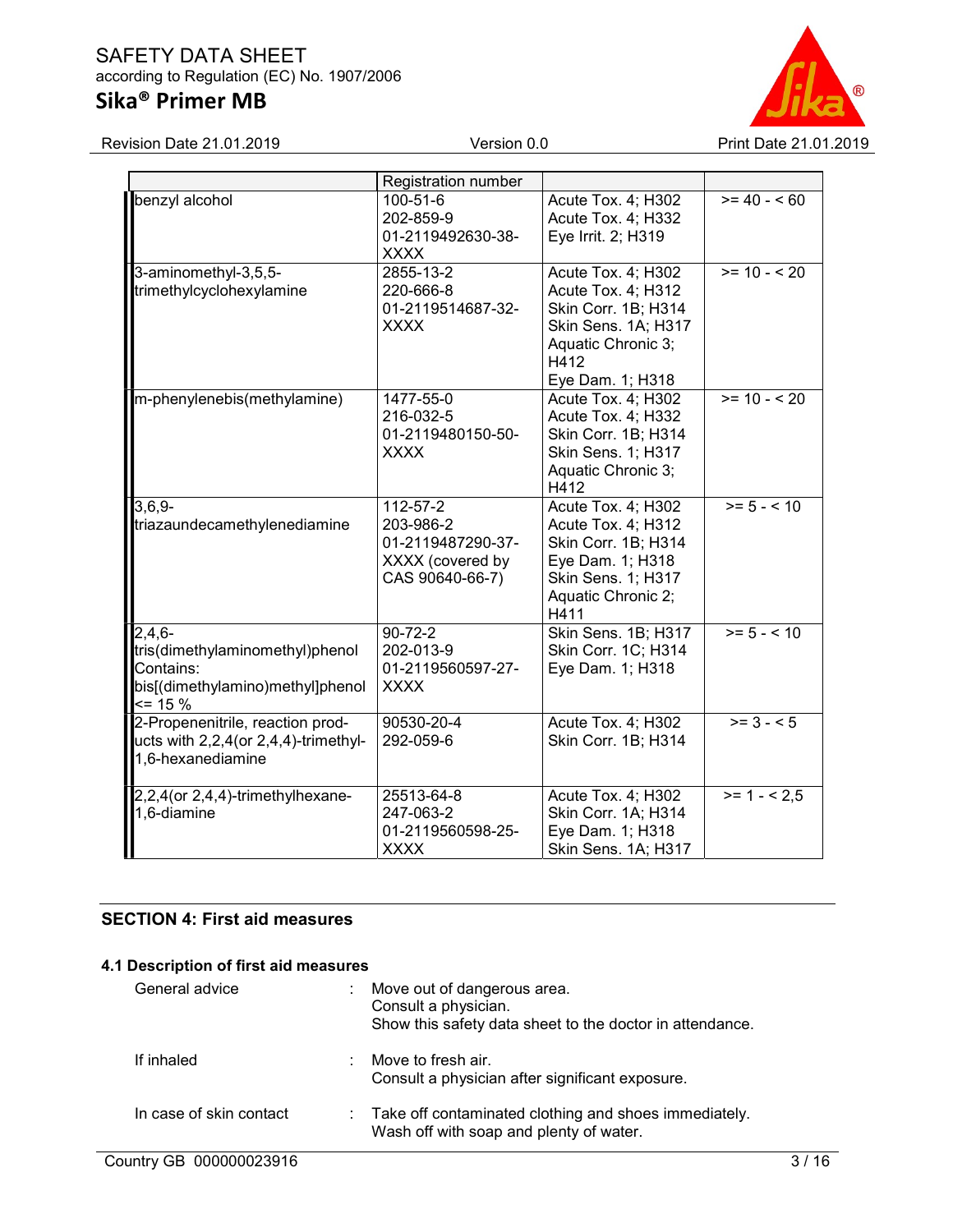# Sika® Primer MB



| Revision Date 21.01.2019                                        | Version 0.0                                                                                                                                                                                                                                                                                                             | Print Date 21.01.2019 |
|-----------------------------------------------------------------|-------------------------------------------------------------------------------------------------------------------------------------------------------------------------------------------------------------------------------------------------------------------------------------------------------------------------|-----------------------|
|                                                                 | Immediate medical treatment is necessary as untreated<br>wounds from corrosion of the skin heal slowly and with difficul-<br>ty.                                                                                                                                                                                        |                       |
| In case of eye contact                                          | Small amounts splashed into eyes can cause irreversible tis-<br>sue damage and blindness.<br>In the case of contact with eyes, rinse immediately with plenty<br>of water and seek medical advice.<br>Continue rinsing eyes during transport to hospital.<br>Remove contact lenses.<br>Keep eye wide open while rinsing. |                       |
| If swallowed                                                    | Do not induce vomiting without medical advice.<br>Rinse mouth with water.<br>Do not give milk or alcoholic beverages.<br>Never give anything by mouth to an unconscious person.                                                                                                                                         |                       |
| 4.2 Most important symptoms and effects, both acute and delayed |                                                                                                                                                                                                                                                                                                                         |                       |
| Symptoms                                                        | Gastrointestinal discomfort<br>Respiratory disorder<br>Allergic reactions<br>Headache<br><b>Dermatitis</b><br>See Section 11 for more detailed information on health effects<br>and symptoms.                                                                                                                           |                       |
| <b>Risks</b>                                                    | Health injuries may be delayed.<br>corrosive effects<br>sensitising effects<br>Harmful if swallowed or if inhaled.<br>May cause an allergic skin reaction.<br>Causes serious eye damage.                                                                                                                                |                       |
|                                                                 | Corrosive to the respiratory tract.<br>Causes severe burns.<br>المواجعون فسومسه ومراوا والموعوم المعرم ويماله ويتلق المواليومير وخوال ومسميا يربعونكم ويمالهما المعراري                                                                                                                                                 |                       |

#### 4.3 Indication of any immediate medical attention and special treatment needed

## SECTION 5: Firefighting measures

| 5.1 Extinguishing media                                   |                                                                                                                                          |
|-----------------------------------------------------------|------------------------------------------------------------------------------------------------------------------------------------------|
| Suitable extinguishing media :                            | In case of fire, use water/water spray/water jet/carbon diox-<br>ide/sand/foam/alcohol resistant foam/chemical powder for<br>extinction. |
| 5.2 Special hazards arising from the substance or mixture |                                                                                                                                          |
| ucts                                                      | Hazardous combustion prod- : No hazardous combustion products are known                                                                  |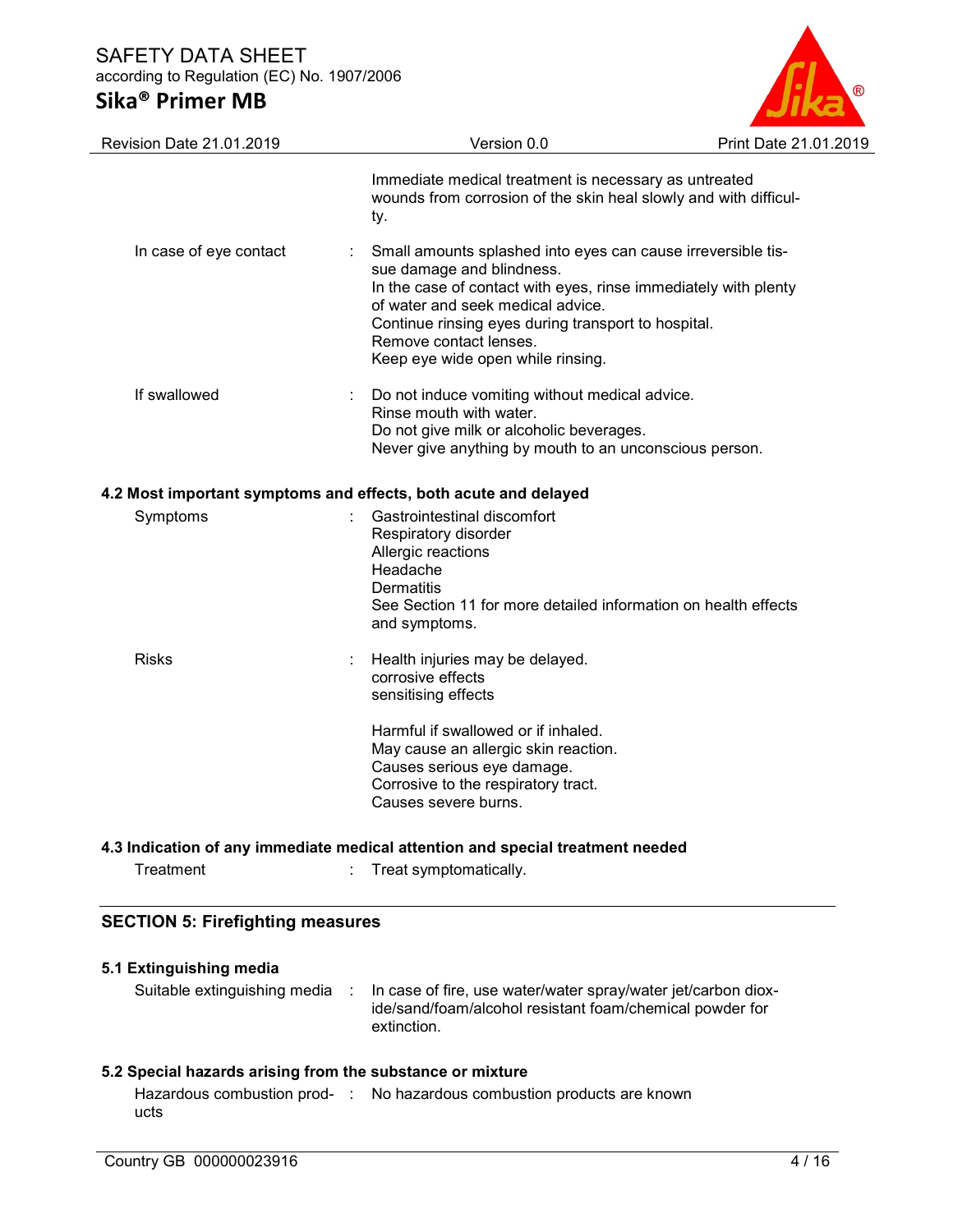## Sika® Primer MB



| <b>Revision Date 21.01.2019</b>                          |   | Version 0.0                                                                                                                                                    | Print Date 21.01.2019 |
|----------------------------------------------------------|---|----------------------------------------------------------------------------------------------------------------------------------------------------------------|-----------------------|
| 5.3 Advice for firefighters                              |   |                                                                                                                                                                |                       |
| Special protective equipment :<br>for firefighters       |   | In the event of fire, wear self-contained breathing apparatus.                                                                                                 |                       |
| Further information                                      |   | Standard procedure for chemical fires.                                                                                                                         |                       |
| <b>SECTION 6: Accidental release measures</b>            |   |                                                                                                                                                                |                       |
|                                                          |   | 6.1 Personal precautions, protective equipment and emergency procedures                                                                                        |                       |
| Personal precautions                                     |   | : Use personal protective equipment.<br>Deny access to unprotected persons.                                                                                    |                       |
| <b>6.2 Environmental precautions</b>                     |   |                                                                                                                                                                |                       |
| Environmental precautions                                | ÷ | Do not flush into surface water or sanitary sewer system.<br>If the product contaminates rivers and lakes or drains inform<br>respective authorities.          |                       |
| 6.3 Methods and material for containment and cleaning up |   |                                                                                                                                                                |                       |
| Methods for cleaning up                                  |   | Soak up with inert absorbent material (e.g. sand, silica gel,<br>acid binder, universal binder, sawdust).<br>Keep in suitable, closed containers for disposal. |                       |

## 6.4 Reference to other sections

For personal protection see section 8.

## SECTION 7: Handling and storage

### 7.1 Precautions for safe handling

| Advice on safe handling                              | : Do not breathe vapours or spray mist.<br>Avoid exceeding the given occupational exposure limits (see<br>section 8).<br>Do not get in eyes, on skin, or on clothing.<br>For personal protection see section 8.<br>Persons with a history of skin sensitisation problems or asth-<br>ma, allergies, chronic or recurrent respiratory disease should<br>not be employed in any process in which this mixture is being<br>used.<br>Smoking, eating and drinking should be prohibited in the ap-<br>plication area.<br>Provide sufficient air exchange and/or exhaust in work rooms.<br>Follow standard hygiene measures when handling chemical<br>products |
|------------------------------------------------------|----------------------------------------------------------------------------------------------------------------------------------------------------------------------------------------------------------------------------------------------------------------------------------------------------------------------------------------------------------------------------------------------------------------------------------------------------------------------------------------------------------------------------------------------------------------------------------------------------------------------------------------------------------|
| Advice on protection against :<br>fire and explosion | Normal measures for preventive fire protection.                                                                                                                                                                                                                                                                                                                                                                                                                                                                                                                                                                                                          |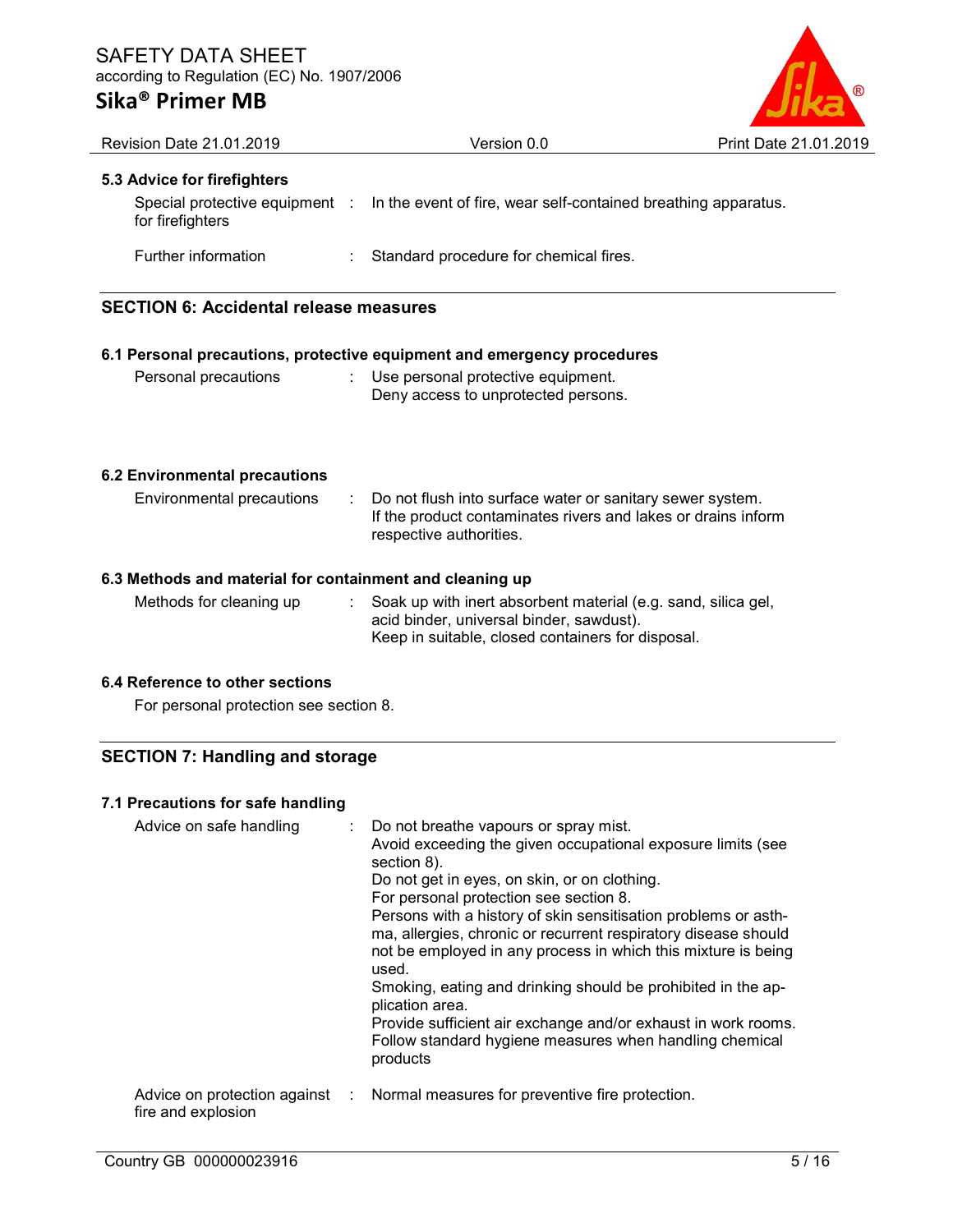

| Revision Date 21.01.2019                                         | Version 0.0                                                                                                                                                                                                              | Print Date 21.01.2019 |
|------------------------------------------------------------------|--------------------------------------------------------------------------------------------------------------------------------------------------------------------------------------------------------------------------|-----------------------|
| Hygiene measures                                                 | : Handle in accordance with good industrial hygiene and safety<br>practice. When using do not eat or drink. When using do not<br>smoke. Wash hands before breaks and at the end of workday.                              |                       |
| 7.2 Conditions for safe storage, including any incompatibilities |                                                                                                                                                                                                                          |                       |
| Requirements for storage<br>areas and containers                 | : Keep container tightly closed in a dry and well-ventilated<br>place. Containers which are opened must be carefully re-<br>sealed and kept upright to prevent leakage. Store in accord-<br>ance with local regulations. |                       |
| Further information on stor-<br>age stability                    | No decomposition if stored and applied as directed.                                                                                                                                                                      |                       |
| 7.3 Specific end use(s)                                          |                                                                                                                                                                                                                          |                       |
| Specific use(s)                                                  | : Consult most current local Product Data Sheet prior to any<br>use.                                                                                                                                                     |                       |

## SECTION 8: Exposure controls/personal protection

## 8.1 Control parameters

Contains no substances with occupational exposure limit values.

### 8.2 Exposure controls

| Personal protective equipment |                                                                                                                                                                                                                                                            |  |  |  |
|-------------------------------|------------------------------------------------------------------------------------------------------------------------------------------------------------------------------------------------------------------------------------------------------------|--|--|--|
| Eye protection<br>t in        | Safety glasses with side-shields conforming to EN166<br>Eye wash bottle with pure water<br>Wear eye/face protection.                                                                                                                                       |  |  |  |
| Hand protection               | : Chemical-resistant, impervious gloves complying with an ap-<br>proved standard must be worn at all times when handling<br>chemical products. Reference number EN 374. Follow manu-<br>facturer specifications.                                           |  |  |  |
|                               | Suitable for short time use or protection against splashes:<br>Butyl rubber/nitrile rubber gloves (0,4 mm)<br>Contaminated gloves should be removed.<br>Suitable for permanent exposure:<br>Viton gloves (0.4 mm),<br>breakthrough time > 30 min.          |  |  |  |
| Skin and body protection<br>÷ | Protective clothing (e.g. Safety shoes acc. to EN ISO 20345,<br>long-sleeved working clothing, long trousers). Rubber aprons<br>and protective boots are additionaly recommended for mixing<br>and stirring work.                                          |  |  |  |
| Respiratory protection        | Respirator selection must be based on known or anticipated<br>exposure levels, the hazards of the product and the safe work-<br>ing limits of the selected respirator.<br>organic vapor filter (Type A)<br>A1: < 1000 ppm; A2: < 5000 ppm; A3: < 10000 ppm |  |  |  |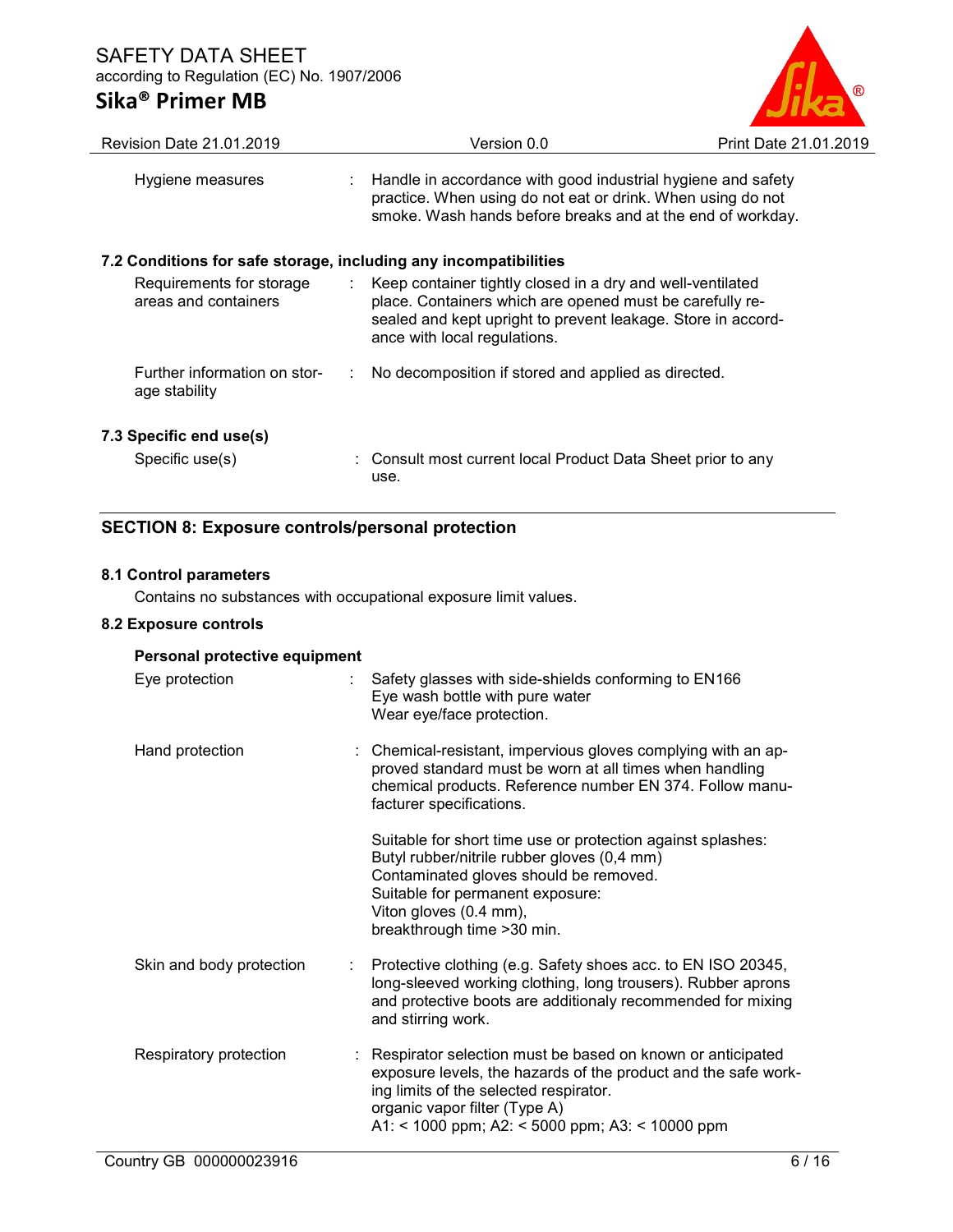

| <b>Revision Date 21.01.2019</b>        | Version 0.0                                                                                                                                                                                                                                                                                                                                                                                                                                                    | Print Date 21.01.2019 |  |
|----------------------------------------|----------------------------------------------------------------------------------------------------------------------------------------------------------------------------------------------------------------------------------------------------------------------------------------------------------------------------------------------------------------------------------------------------------------------------------------------------------------|-----------------------|--|
|                                        | Ensure adequate ventilation. This can be achieved by local<br>exhaust extraction or by general ventilation. (EN 689 - Meth-<br>ods for determining inhalation exposure). This applies in par-<br>ticular to the mixing / stirring area. In case this is not sufficent<br>to keep the concentrations under the occupational exposure<br>limits then respiration protection measures must be used.<br>Ensure adequate ventilation, especially in confined areas. |                       |  |
| <b>Environmental exposure controls</b> |                                                                                                                                                                                                                                                                                                                                                                                                                                                                |                       |  |
| General advice                         | : Do not flush into surface water or sanitary sewer system.<br>If the product contaminates rivers and lakes or drains inform<br>respective authorities.                                                                                                                                                                                                                                                                                                        |                       |  |

## SECTION 9: Physical and chemical properties

## 9.1 Information on basic physical and chemical properties

|    | liquid                                             |
|----|----------------------------------------------------|
| ÷  | light yellow                                       |
|    | amine-like                                         |
| ÷  | No data available                                  |
| ÷  | >11                                                |
|    | Melting point/range / Freezing : No data available |
| t. | No data available                                  |
| ٠. | > 101 °C<br>Method: closed cup                     |
| ÷. | No data available                                  |
| t. | No data available                                  |
|    | Upper explosion limit / Upper : No data available  |
|    | Lower explosion limit / Lower : No data available  |
| ÷  | 19,9983 hPa                                        |
| ÷  | No data available                                  |
|    | ca. 1,018 g/cm3 (20 $^{\circ}$ C)                  |
|    |                                                    |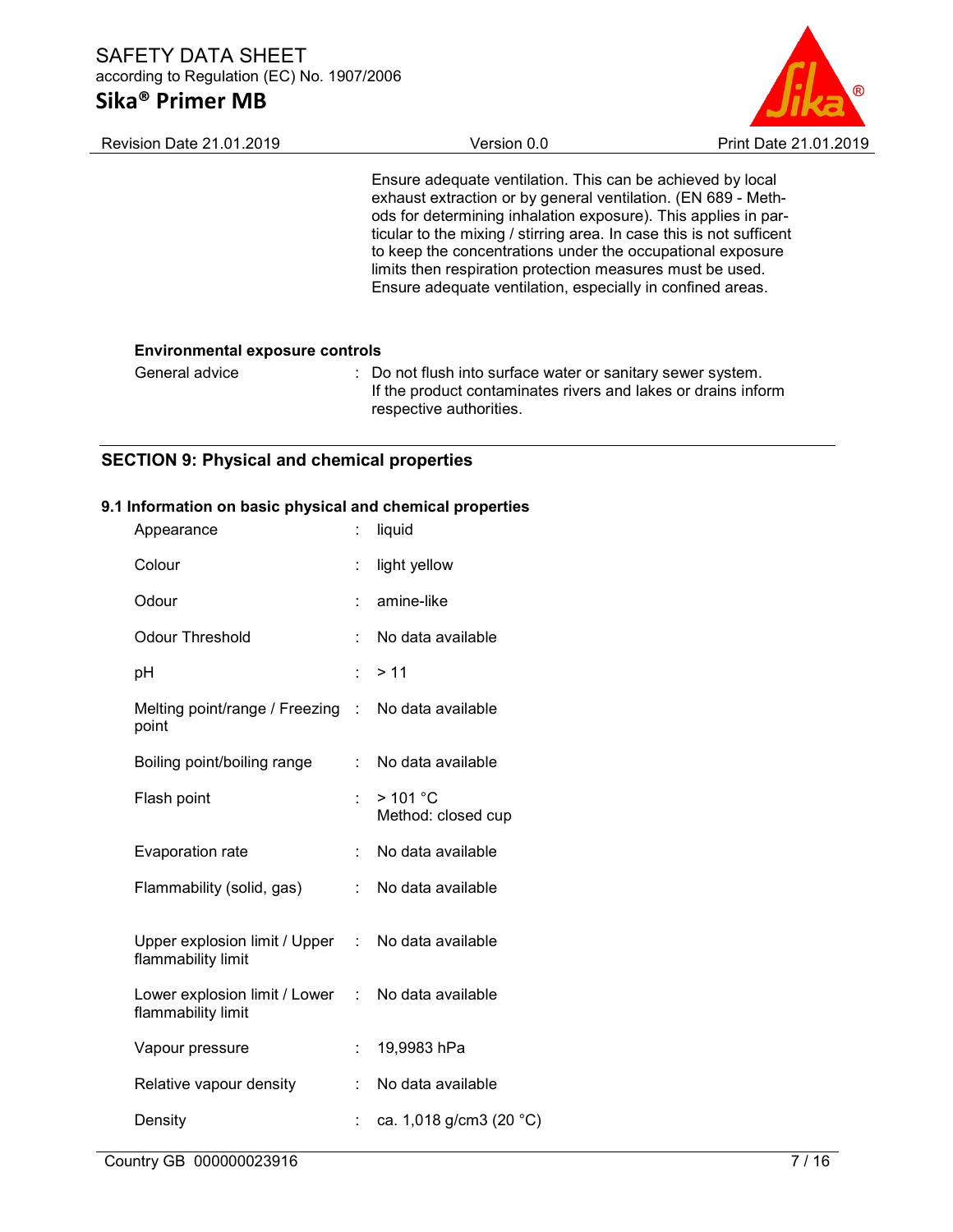# Sika® Primer MB

 $\overline{a}$ 



| Revision Date 21.01.2019                   | Version 0.0                  | Print Date 21.01.2019 |
|--------------------------------------------|------------------------------|-----------------------|
| Solubility(ies)<br>Water solubility<br>÷   | insoluble                    |                       |
| Solubility in other solvents :             | No data available            |                       |
| Partition coefficient: n-<br>octanol/water | No data available            |                       |
| Auto-ignition temperature<br>÷.            | ca. 420 °C                   |                       |
| Decomposition temperature                  | : No data available          |                       |
| Viscosity<br>Viscosity, dynamic            | : ca. 12 mPa.s $(20 °C)$     |                       |
| Viscosity, kinematic                       | : > 7 - < 20,5 mm2/s (40 °C) |                       |
| <b>Explosive properties</b>                | No data available            |                       |
| Oxidizing properties                       | No data available            |                       |

## 9.2 Other information

No data available

## SECTION 10: Stability and reactivity

#### 10.1 Reactivity

No dangerous reaction known under conditions of normal use.

### 10.2 Chemical stability

The product is chemically stable.

### 10.3 Possibility of hazardous reactions

Hazardous reactions : Stable under recommended storage conditions.

#### 10.4 Conditions to avoid

| Conditions to avoid |  | No data available |
|---------------------|--|-------------------|
|---------------------|--|-------------------|

### 10.5 Incompatible materials

Materials to avoid : No data available

### 10.6 Hazardous decomposition products

No decomposition if stored and applied as directed.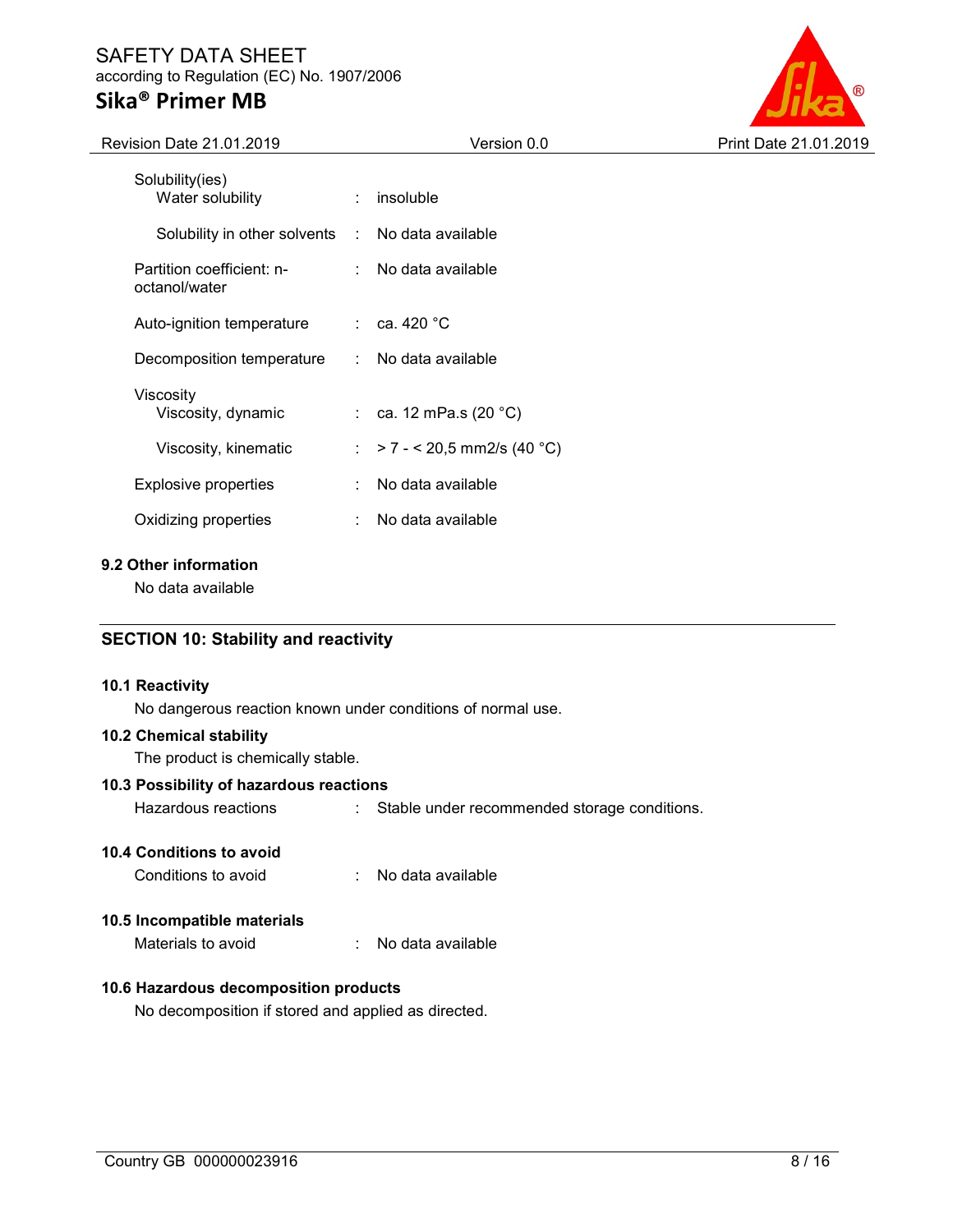

## SECTION 11: Toxicological information

## 11.1 Information on toxicological effects

## Acute toxicity

Harmful if swallowed or if inhaled.

### Components:

| benzyl alcohol:                                          |    |                                                                                 |
|----------------------------------------------------------|----|---------------------------------------------------------------------------------|
| Acute oral toxicity                                      | ÷  | LD50 Oral (Rat): 1.620 mg/kg                                                    |
| Acute inhalation toxicity                                |    | LC50 (Rat): > 4,178 mg/l<br>Exposure time: 4 h<br>Test atmosphere: dust/mist    |
| 3-aminomethyl-3,5,5-trimethylcyclohexylamine:            |    |                                                                                 |
| Acute oral toxicity                                      | ÷. | LD50 Oral (Rat): 1.030 mg/kg                                                    |
| Acute inhalation toxicity                                |    | $LC50$ (Rat): $> 5,01$ mg/l<br>Exposure time: 4 h<br>Test atmosphere: dust/mist |
| Acute dermal toxicity                                    | ÷  | LD50 Dermal (Rabbit): > 2.000 mg/kg                                             |
| m-phenylenebis(methylamine):                             |    |                                                                                 |
| Acute oral toxicity                                      |    | LD50 Oral (Rat): 930 mg/kg                                                      |
| Acute inhalation toxicity                                |    | LC50 (Rat): 1,34 mg/l<br>Exposure time: 4 h<br>Test atmosphere: dust/mist       |
| Acute dermal toxicity                                    | ÷  | LD50 Dermal (Rat): $>$ 3.100 mg/kg                                              |
| 3,6,9-triazaundecamethylenediamine:                      |    |                                                                                 |
| Acute oral toxicity                                      |    | LD50 Oral (Rat): 1.716,2 mg/kg                                                  |
| Acute dermal toxicity                                    |    | LD50 Dermal (Rat): 1.260 mg/kg                                                  |
| 2,4,6-tris(dimethylaminomethyl)phenol:                   |    |                                                                                 |
| Acute oral toxicity                                      |    | LD50 Oral (Rat): 2.169 mg/kg                                                    |
| 2,2,4(or 2,4,4)-trimethylhexane-1,6-diamine:             |    |                                                                                 |
| Acute oral toxicity                                      |    | LD50 Oral (Rat): 910 mg/kg                                                      |
| <b>Skin corrosion/irritation</b><br>Causes severe burns. |    |                                                                                 |

Country GB 000000023916 9/16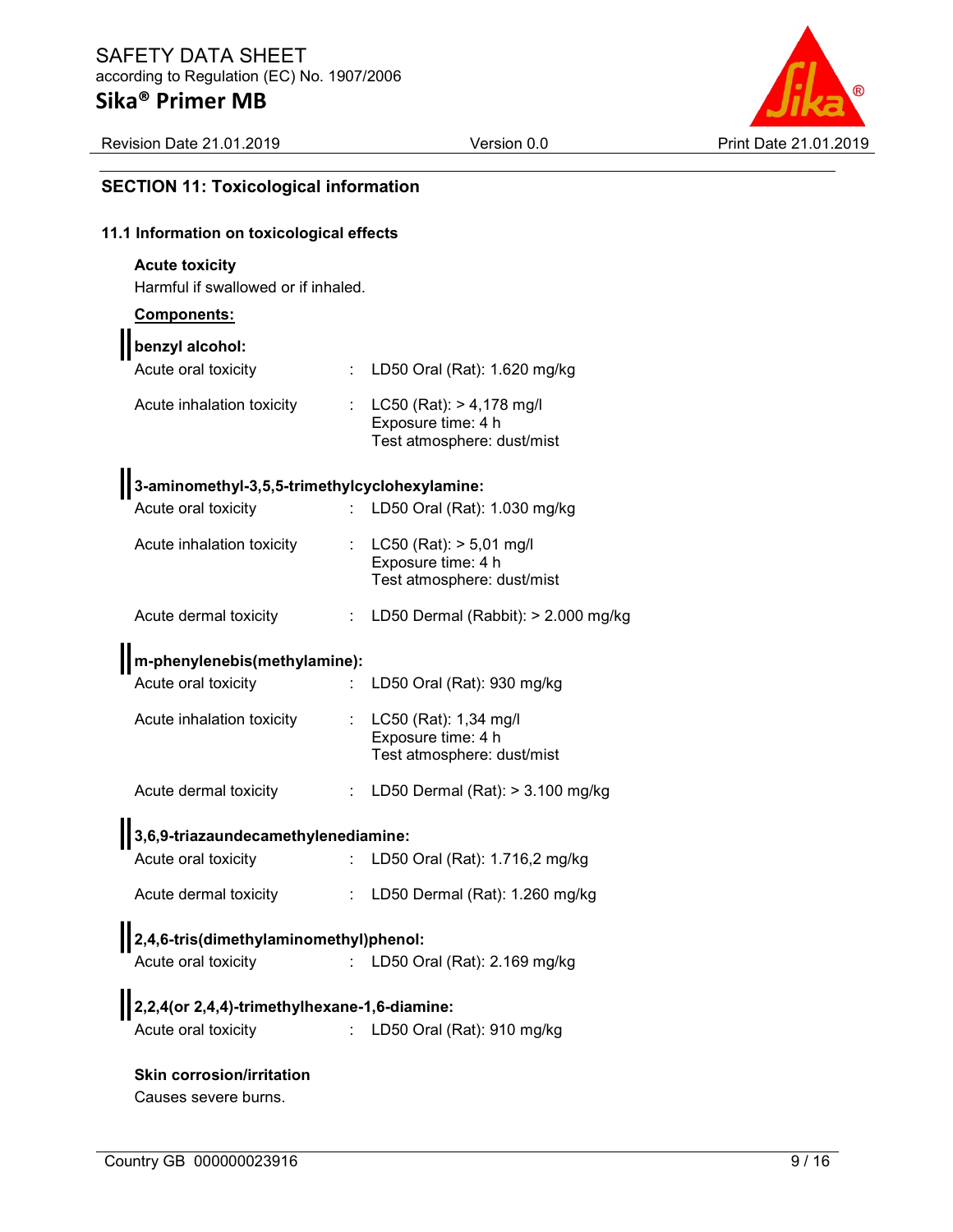# Sika® Primer MB

Revision Date 21.01.2019

| <b>ETY DATA SHEET</b><br>ding to Regulation (EC) No. 1907/2006  |             |                       |
|-----------------------------------------------------------------|-------------|-----------------------|
| a® Primer MB                                                    |             |                       |
| sion Date 21.01.2019                                            | Version 0.0 | Print Date 21.01.2019 |
| Serious eye damage/eye irritation<br>Causes serious eye damage. |             |                       |
| Respiratory or skin sensitisation                               |             |                       |
| <b>Skin sensitisation</b>                                       |             |                       |
| May cause an allergic skin reaction.                            |             |                       |
| <b>Respiratory sensitisation</b>                                |             |                       |
| Not classified based on available information.                  |             |                       |
| <b>Germ cell mutagenicity</b>                                   |             |                       |
|                                                                 |             |                       |

Not classified based on available information.

#### **Carcinogenicity** Not classified based on available information.

Reproductive toxicity Not classified based on available information.

### STOT - single exposure Corrosive to the respiratory tract.

STOT - repeated exposure Not classified based on available information.

### Aspiration toxicity

Not classified based on available information.

## SECTION 12: Ecological information

## 12.1 Toxicity

| <b>Components:</b>                            |                                                                                                           |
|-----------------------------------------------|-----------------------------------------------------------------------------------------------------------|
| benzyl alcohol:                               |                                                                                                           |
| Toxicity to fish<br>÷                         | $LC50$ (Fish): $> 100$ mg/l<br>Exposure time: 96 h                                                        |
| aquatic invertebrates                         | Toxicity to daphnia and other : EC50 (Daphnia magna (Water flea)): > 100 mg/l<br>Exposure time: 48 h      |
| 3-aminomethyl-3,5,5-trimethylcyclohexylamine: |                                                                                                           |
| Toxicity to algae                             | $\therefore$ ErC50 (Desmodesmus subspicatus (green algae)): > 10 - 100<br>mg/l<br>Exposure time: 72 h     |
| m-phenylenebis(methylamine):                  |                                                                                                           |
| Toxicity to fish                              | LC50 (Oryzias latipes (Japanese medaka)): $> 10 - 100$ mg/l<br>Exposure time: 96 h                        |
| aquatic invertebrates                         | Toxicity to daphnia and other : EC50 (Daphnia magna (Water flea)): > 10 - 100 mg/l<br>Exposure time: 48 h |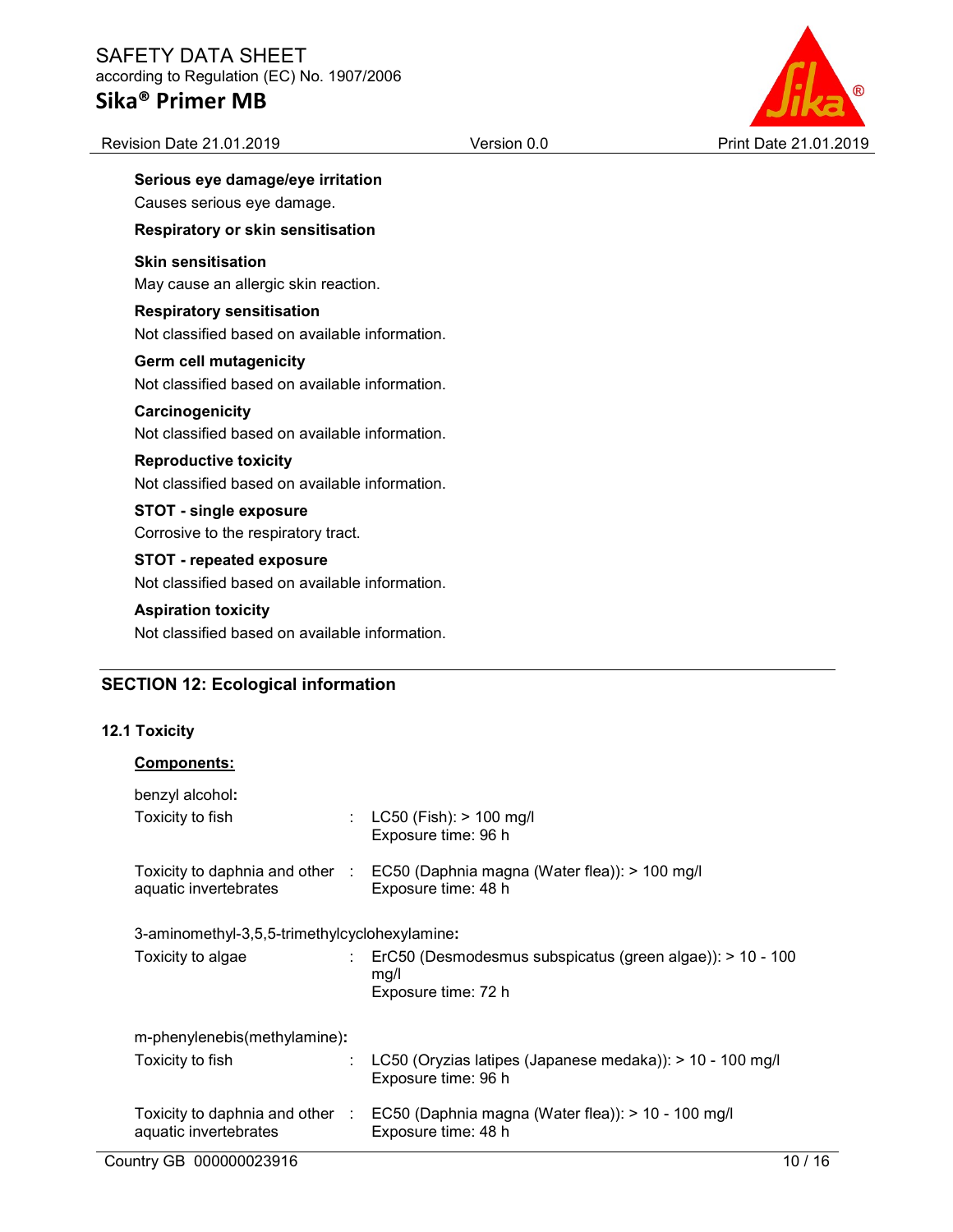

| Revision Date 21.01.2019                                | Version 0.0                                                                                                                                                                                                | Print Date 21.01.2019 |
|---------------------------------------------------------|------------------------------------------------------------------------------------------------------------------------------------------------------------------------------------------------------------|-----------------------|
|                                                         |                                                                                                                                                                                                            |                       |
| 2,4,6-tris(dimethylaminomethyl)phenol:                  |                                                                                                                                                                                                            |                       |
| Toxicity to algae                                       | EC50 (Scenedesmus capricornutum (fresh water algae)): > 10<br>- 100 mg/l<br>Exposure time: 72 h                                                                                                            |                       |
| 2,2,4 (or 2,4,4)-trimethylhexane-1,6-diamine:           |                                                                                                                                                                                                            |                       |
| Toxicity to algae                                       | EC50 (Scenedesmus capricornutum (fresh water algae)): 29,5<br>mg/l<br>Exposure time: 72 h                                                                                                                  |                       |
| Toxicity to fish (Chronic tox-<br>icity)                | LC50: 174 mg/l<br>Exposure time: 48 h<br>Species: Leuciscus idus (Golden orfe)                                                                                                                             |                       |
| 12.2 Persistence and degradability<br>No data available |                                                                                                                                                                                                            |                       |
| 12.3 Bioaccumulative potential<br>No data available     |                                                                                                                                                                                                            |                       |
| 12.4 Mobility in soil                                   |                                                                                                                                                                                                            |                       |
| No data available                                       |                                                                                                                                                                                                            |                       |
| 12.5 Results of PBT and vPvB assessment                 |                                                                                                                                                                                                            |                       |
| <b>Product:</b><br>Assessment                           | This substance/mixture contains no components considered<br>to be either persistent, bioaccumulative and toxic (PBT), or<br>very persistent and very bioaccumulative (vPvB) at levels of<br>0.1% or higher |                       |
| 12.6 Other adverse effects                              |                                                                                                                                                                                                            |                       |
| <b>Product:</b>                                         |                                                                                                                                                                                                            |                       |
| Additional ecological infor-<br>mation                  | An environmental hazard cannot be excluded in the event of<br>unprofessional handling or disposal.<br>Harmful to aquatic life with long lasting effects.                                                   |                       |
| <b>SECTION 13: Disposal considerations</b>              |                                                                                                                                                                                                            |                       |
| 13.1 Waste treatment methods                            |                                                                                                                                                                                                            |                       |
| Product                                                 | The generation of waste should be avoided or minimized                                                                                                                                                     |                       |

| Product | : The generation of waste should be avoided or minimized<br>wherever possible.<br>Empty containers or liners may retain some product residues. |
|---------|------------------------------------------------------------------------------------------------------------------------------------------------|
|         | This material and its container must be disposed of in a safe<br>way.                                                                          |
|         | Dispose of surplus and non-recyclable products via a licensed<br>waste disposal contractor.                                                    |
|         | Disposal of this product, solutions and any by-products should                                                                                 |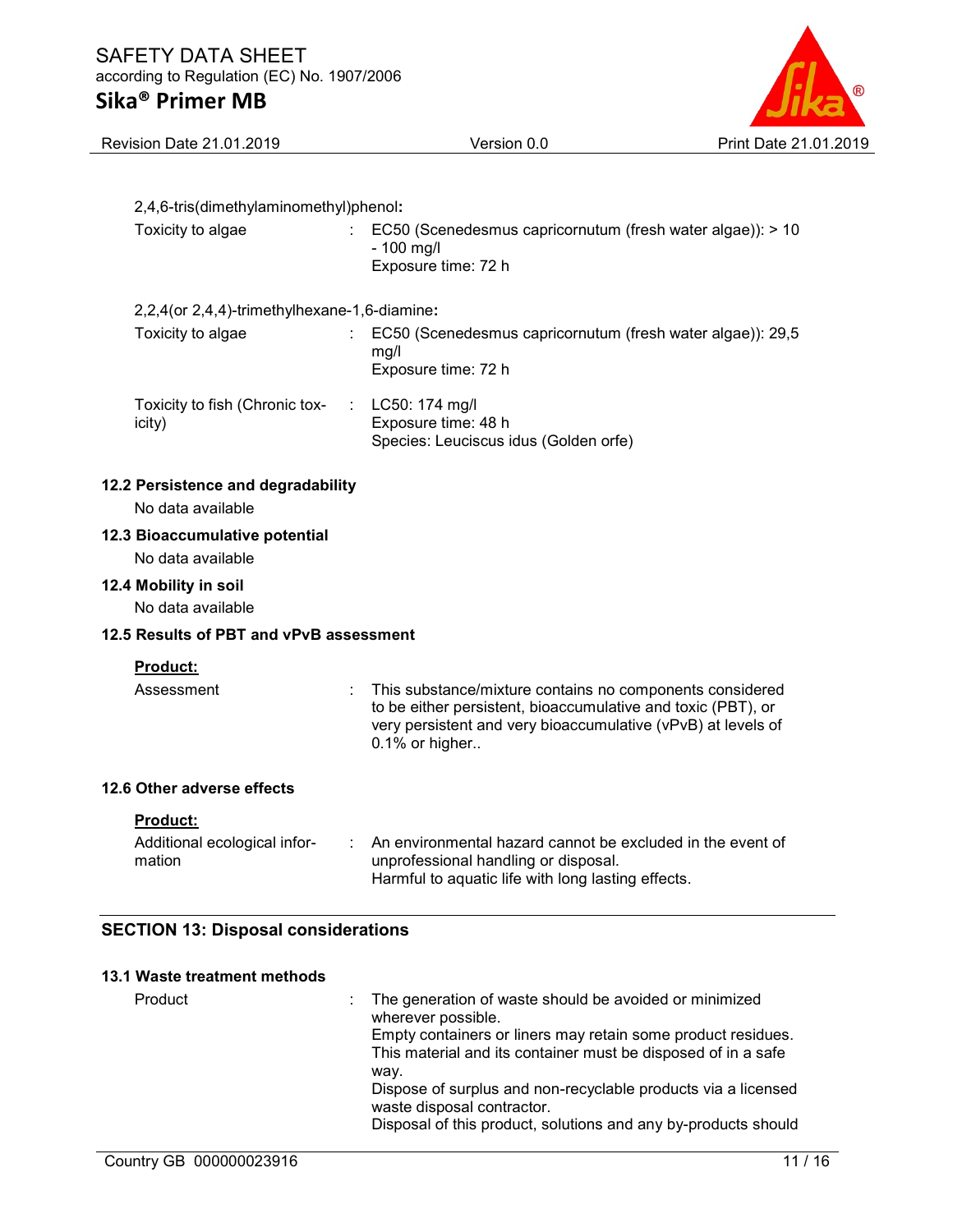

| Version 0.0                                                                                                                                                                                                                                                         | Print Date 21.01.2019                                       |
|---------------------------------------------------------------------------------------------------------------------------------------------------------------------------------------------------------------------------------------------------------------------|-------------------------------------------------------------|
| at all times comply with the requirements of environmental<br>protection and waste disposal legislation and any regional<br>local authority requirements.<br>Avoid dispersal of spilled material and runoff and contact with<br>soil, waterways, drains and sewers. |                                                             |
| vents or other dangerous substances                                                                                                                                                                                                                                 |                                                             |
| 15 01 10* packaging containing residues of or contaminated<br>by dangerous substances                                                                                                                                                                               |                                                             |
|                                                                                                                                                                                                                                                                     | : 08 01 11* waste paint and varnish containing organic sol- |

## SECTION 14: Transport information

| 14.1 UN number                                                                                                                      |    |                                                                                                              |
|-------------------------------------------------------------------------------------------------------------------------------------|----|--------------------------------------------------------------------------------------------------------------|
| <b>ADR</b>                                                                                                                          |    | <b>UN 1760</b>                                                                                               |
| <b>IMDG</b>                                                                                                                         |    | <b>UN 1760</b>                                                                                               |
| <b>IATA</b>                                                                                                                         |    | <b>UN 1760</b>                                                                                               |
| 14.2 UN proper shipping name                                                                                                        |    |                                                                                                              |
| <b>ADR</b>                                                                                                                          | ÷  | CORROSIVE LIQUID, N.O.S.<br>((3-aminomethyl-3,5,5-trimethylcyclohexylamine, m-<br>phenylenebis(methylamine)) |
| <b>IMDG</b>                                                                                                                         |    | CORROSIVE LIQUID, N.O.S.<br>(3-aminomethyl-3,5,5-trimethylcyclohexylamine, m-<br>phenylenebis(methylamine))  |
| <b>IATA</b>                                                                                                                         | ÷. | Corrosive liquid, n.o.s.<br>((3-aminomethyl-3,5,5-trimethylcyclohexylamine, m-<br>phenylenebis(methylamine)) |
| 14.3 Transport hazard class(es)                                                                                                     |    |                                                                                                              |
| <b>ADR</b>                                                                                                                          |    | 8                                                                                                            |
| <b>IMDG</b>                                                                                                                         |    | 8                                                                                                            |
| <b>IATA</b>                                                                                                                         |    | 8                                                                                                            |
| 14.4 Packing group                                                                                                                  |    |                                                                                                              |
| <b>ADR</b><br>Packing group<br><b>Classification Code</b><br>Hazard Identification Number : 80<br>Labels<br>Tunnel restriction code |    | $\mathbf{III}$<br>$:$ C9<br>8<br>(E)                                                                         |
| <b>IMDG</b><br>Packing group<br>Labels<br>EmS Code                                                                                  |    | $\mathbf{III}$<br>8<br>$F-A, S-B$                                                                            |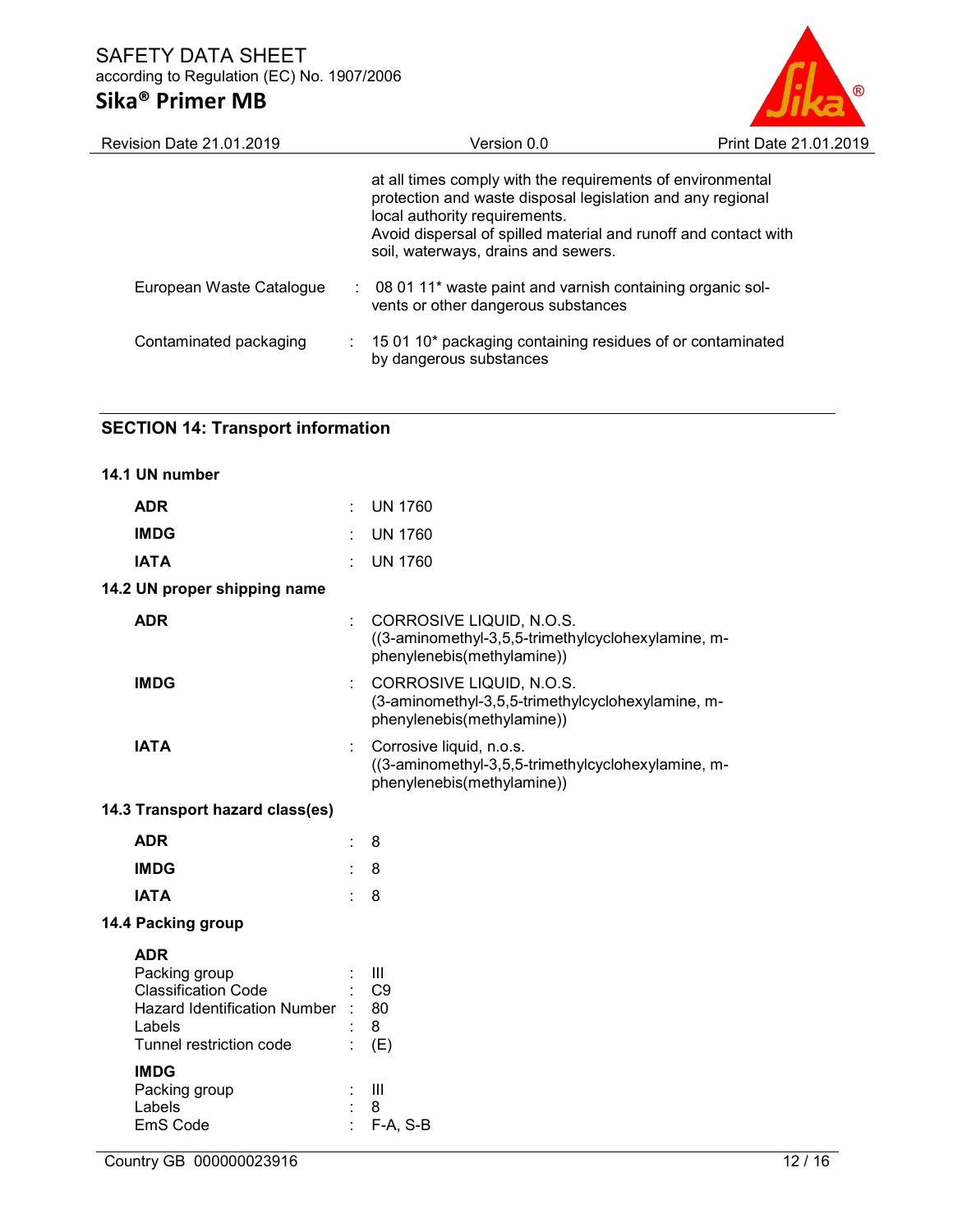

Revision Date 21.01.2019 Version 0.0 Print Date 21.01.2019

| <b>IATA (Cargo)</b><br>Packing instruction (cargo<br>aircraft)<br>Packing instruction (LQ)<br>Packing group<br>Labels           |        | 856<br>Y841<br>Ш<br>Corrosives |
|---------------------------------------------------------------------------------------------------------------------------------|--------|--------------------------------|
| <b>IATA (Passenger)</b><br>Packing instruction (passen-<br>ger aircraft)<br>Packing instruction (LQ)<br>Packing group<br>Labels | in the | 852<br>Y841<br>Ш<br>Corrosives |
| <b>14.5 Environmental hazards</b>                                                                                               |        |                                |

| <b>ADR</b><br>Environmentally hazardous              | no |
|------------------------------------------------------|----|
| <b>IMDG</b><br>Marine pollutant                      | no |
| <b>IATA (Passenger)</b><br>Environmentally hazardous | no |
| <b>IATA (Cargo)</b><br>Environmentally hazardous     |    |

#### 14.6 Special precautions for user

The transport classification(s) provided herein are for informational purposes only, and solely based upon the properties of the unpackaged material as it is described within this Safety Data Sheet. Transportation classifications may vary by mode of transportation, package sizes, and variations in regional or country regulations.

#### 14.7 Transport in bulk according to Annex II of Marpol and the IBC Code

Not applicable for product as supplied.

## SECTION 15: Regulatory information

#### 15.1 Safety, health and environmental regulations/legislation specific for the substance or mixture

| International Chemical Weapons Convention (CWC)<br>Schedules of Toxic Chemicals and Precursors |   | Not applicable                                   |
|------------------------------------------------------------------------------------------------|---|--------------------------------------------------|
| REACH - Candidate List of Substances of Very High<br>Concern for Authorisation (Article 59).   |   | None of the components are listed<br>(=> 0.1 %). |
| REACH - List of substances subject to authorisation<br>(Annex XIV)                             | ÷ | Not applicable                                   |
| Regulation (EC) No 1005/2009 on substances that de-<br>plete the ozone layer                   |   | Not applicable                                   |
| Regulation (EC) No 850/2004 on persistent organic pol-<br>lutants                              |   | Not applicable                                   |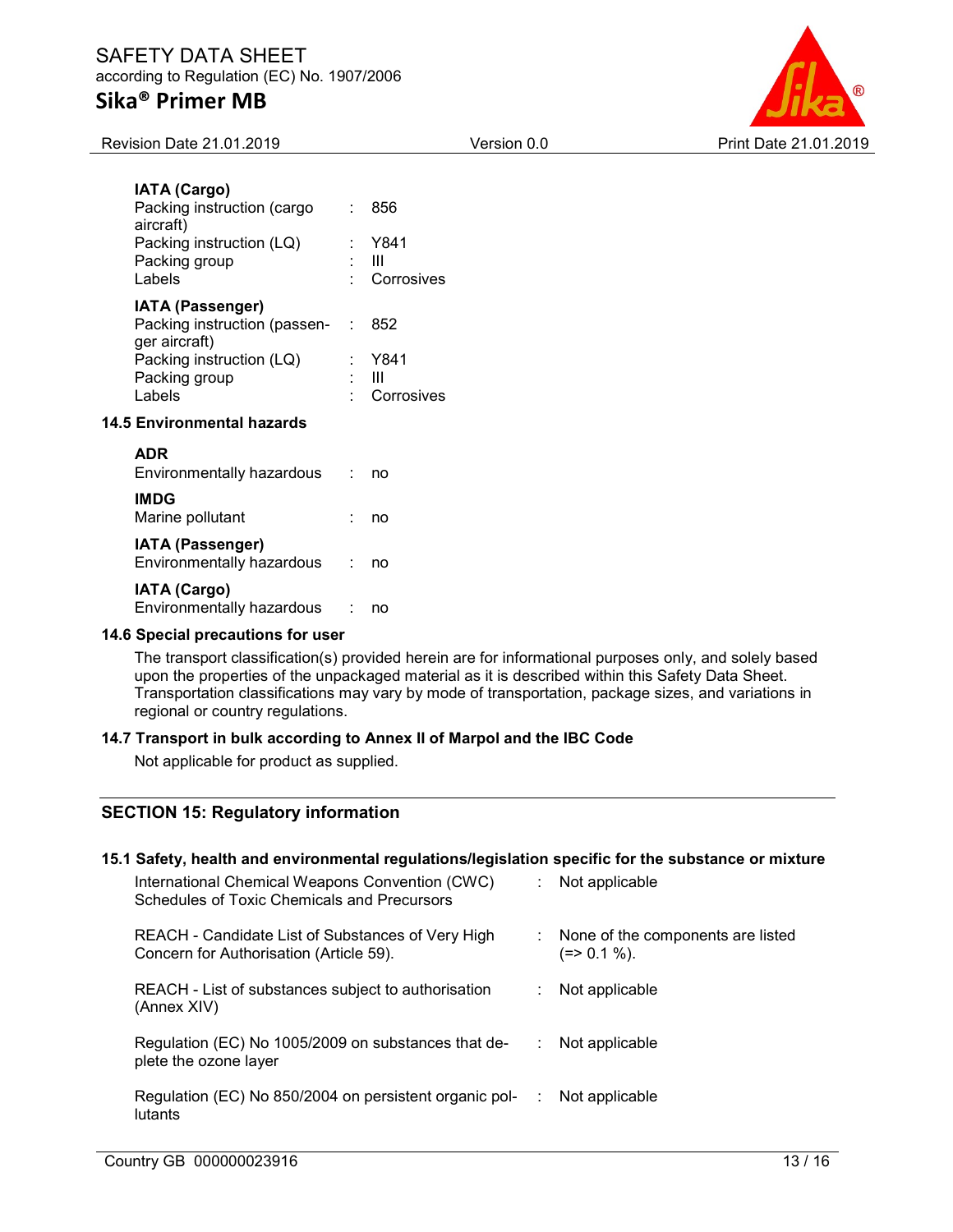

| Version 0.0                                                                                                                                                                                                 | Print Date 21.01.2019                                                                                                                                                                                                                                                                                                        |
|-------------------------------------------------------------------------------------------------------------------------------------------------------------------------------------------------------------|------------------------------------------------------------------------------------------------------------------------------------------------------------------------------------------------------------------------------------------------------------------------------------------------------------------------------|
|                                                                                                                                                                                                             | Not applicable                                                                                                                                                                                                                                                                                                               |
|                                                                                                                                                                                                             | Conditions of restriction for the fol-<br>lowing entries should be considered:<br>Number on list 3                                                                                                                                                                                                                           |
| All substances contained in our Products are<br>- registered by our upstream suppliers, and/or<br>- registered by us, and/or<br>- excluded from the regulation, and/or<br>- exempted from the registration. |                                                                                                                                                                                                                                                                                                                              |
| Not applicable                                                                                                                                                                                              | Seveso III: Directive 2012/18/EU of the European Parliament and of the Council on the control of ma-                                                                                                                                                                                                                         |
| (VOCV)<br>Volatile organic compounds (VOC) content: 48 %<br>Volatile organic compounds (VOC) content:<br>48 %, 488,66 g/l<br>VOC content excluding water                                                    | Law on the incentive tax for volatile organic compounds<br>Directive 2010/75/EU of 24 November 2010 on industrial<br>emissions (integrated pollution prevention and control)                                                                                                                                                 |
|                                                                                                                                                                                                             | Regulation (EC) No 649/2012 of the European Parlia-<br>ment and the Council concerning the export and import<br>REACH - Restrictions on the manufacture, placing on<br>the market and use of certain dangerous substances,<br>preparations and articles (Annex XVII)<br>jor-accident hazards involving dangerous substances. |

If other regulatory information applies that is not already provided elsewhere in the Safety Data Sheet, then it is described in this subsection.

Health, safety and environmental regulation/legislation specific for the substance or mixture: : Environmental Protection Act 1990 & Subsidiary Regulations Health and Safety at Work Act 1974 & Subsidiary Regulations Control of Substances Hazardous to Health Regulations (COSHH) May be subject to the Control of Major Accident Hazards Regulations (COMAH), and amendments.

#### 15.2 Chemical safety assessment

No Chemical Safety Assessment has been carried out for this mixture by the supplier.

## SECTION 16: Other information

#### Full text of H-Statements

| H302              | $\therefore$ Harmful if swallowed.         |
|-------------------|--------------------------------------------|
| H <sub>3</sub> 12 | $\therefore$ Harmful in contact with skin. |
| H <sub>3</sub> 14 | : Causes severe skin burns and eye damage. |
| H <sub>3</sub> 17 | : May cause an allergic skin reaction.     |
| H <sub>3</sub> 18 | : Causes serious eye damage.               |
| H319              | : Causes serious eye irritation.           |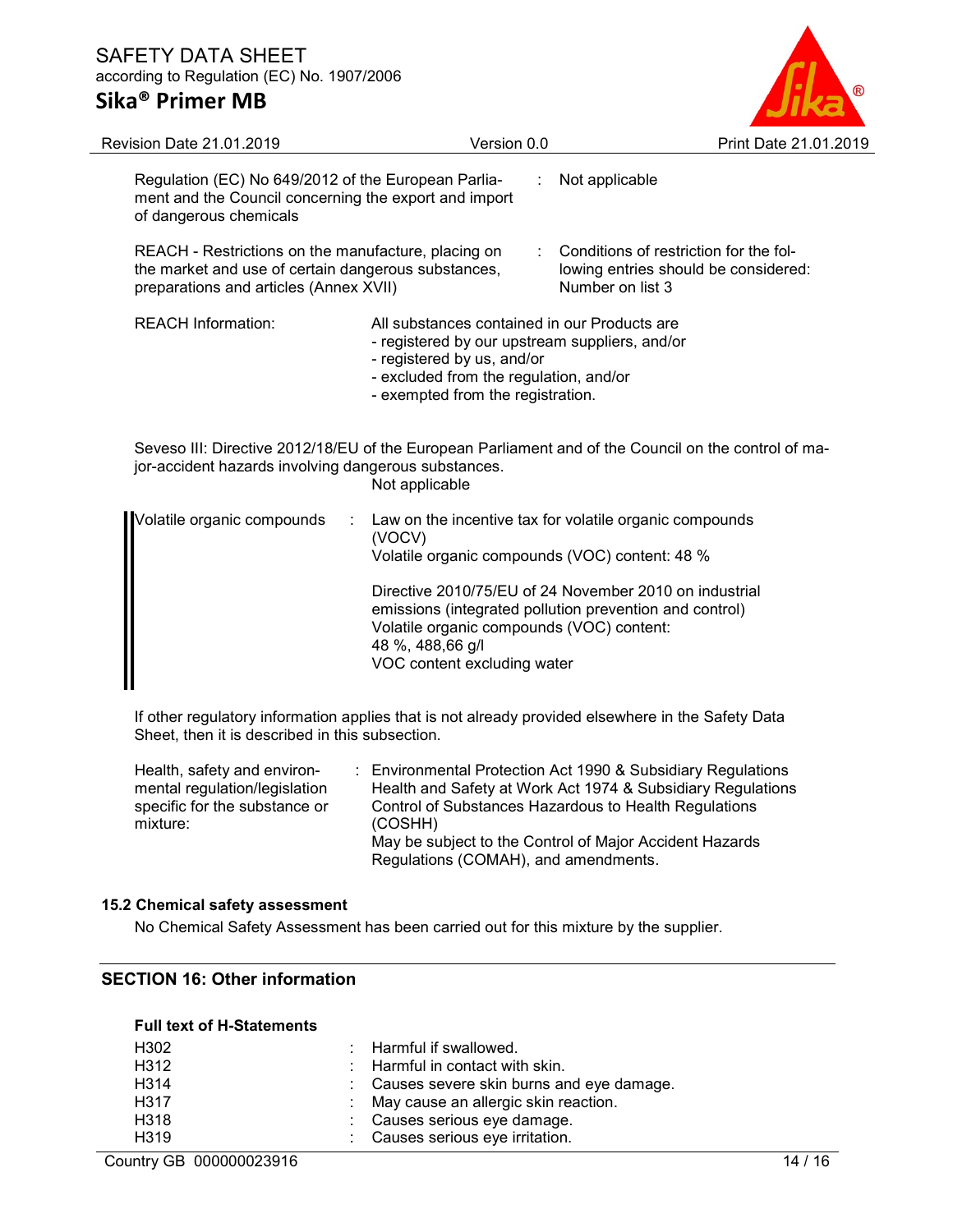

| Revision Date 21.01.2019                | Version 0.0                                                                                                                                                                             | Print Date 21.01.2019 |
|-----------------------------------------|-----------------------------------------------------------------------------------------------------------------------------------------------------------------------------------------|-----------------------|
| H332                                    | Harmful if inhaled.                                                                                                                                                                     |                       |
| H411                                    | Toxic to aquatic life with long lasting effects.                                                                                                                                        |                       |
| H412                                    | Harmful to aquatic life with long lasting effects.                                                                                                                                      |                       |
| <b>Full text of other abbreviations</b> |                                                                                                                                                                                         |                       |
| Acute Tox.                              | Acute toxicity                                                                                                                                                                          |                       |
| Aquatic Chronic                         | Long-term (chronic) aquatic hazard                                                                                                                                                      |                       |
| Eye Dam.                                | Serious eye damage                                                                                                                                                                      |                       |
| Eye Irrit.                              | Eye irritation                                                                                                                                                                          |                       |
| Skin Corr.                              | Skin corrosion                                                                                                                                                                          |                       |
| Skin Sens.                              | Skin sensitisation                                                                                                                                                                      |                       |
| <b>ADR</b>                              | European Agreement concerning the International Carriage of<br>Dangerous Goods by Road                                                                                                  |                       |
| CAS                                     | <b>Chemical Abstracts Service</b>                                                                                                                                                       |                       |
| <b>DNEL</b>                             | Derived no-effect level                                                                                                                                                                 |                       |
| <b>EC50</b>                             | Half maximal effective concentration                                                                                                                                                    |                       |
| <b>GHS</b>                              | <b>Globally Harmonized System</b>                                                                                                                                                       |                       |
| <b>IATA</b>                             | International Air Transport Association                                                                                                                                                 |                       |
| <b>IMDG</b>                             | International Maritime Code for Dangerous Goods                                                                                                                                         |                       |
| LD50                                    | Median lethal dosis (the amount of a material, given all at                                                                                                                             |                       |
|                                         | once, which causes the death of 50% (one half) of a group of<br>test animals)                                                                                                           |                       |
| <b>LC50</b>                             | Median lethal concentration (concentrations of the chemical in                                                                                                                          |                       |
|                                         | air that kills 50% of the test animals during the observation<br>period)                                                                                                                |                       |
| <b>MARPOL</b>                           | International Convention for the Prevention of Pollution from                                                                                                                           |                       |
|                                         | Ships, 1973 as modified by the Protocol of 1978                                                                                                                                         |                       |
| <b>OEL</b>                              | Occupational Exposure Limit                                                                                                                                                             |                       |
| <b>PBT</b>                              | Persistent, bioaccumulative and toxic                                                                                                                                                   |                       |
| <b>PNEC</b>                             | Predicted no effect concentration                                                                                                                                                       |                       |
| <b>REACH</b>                            | Regulation (EC) No 1907/2006 of the European Parliament<br>and of the Council of 18 December 2006 concerning the Reg-<br>istration, Evaluation, Authorisation and Restriction of Chemi- |                       |
|                                         | cals (REACH), establishing a European Chemicals Agency                                                                                                                                  |                       |
| <b>SVHC</b>                             | Substances of Very High Concern                                                                                                                                                         |                       |
| vPvB                                    | Very persistent and very bioaccumulative                                                                                                                                                |                       |

## Further information

The information contained in this Safety Data Sheet corresponds to our level of knowledge at the time of publication. All warranties are excluded. Our most current General Sales Conditions shall apply. Please consult the product data sheet prior to any use and processing.